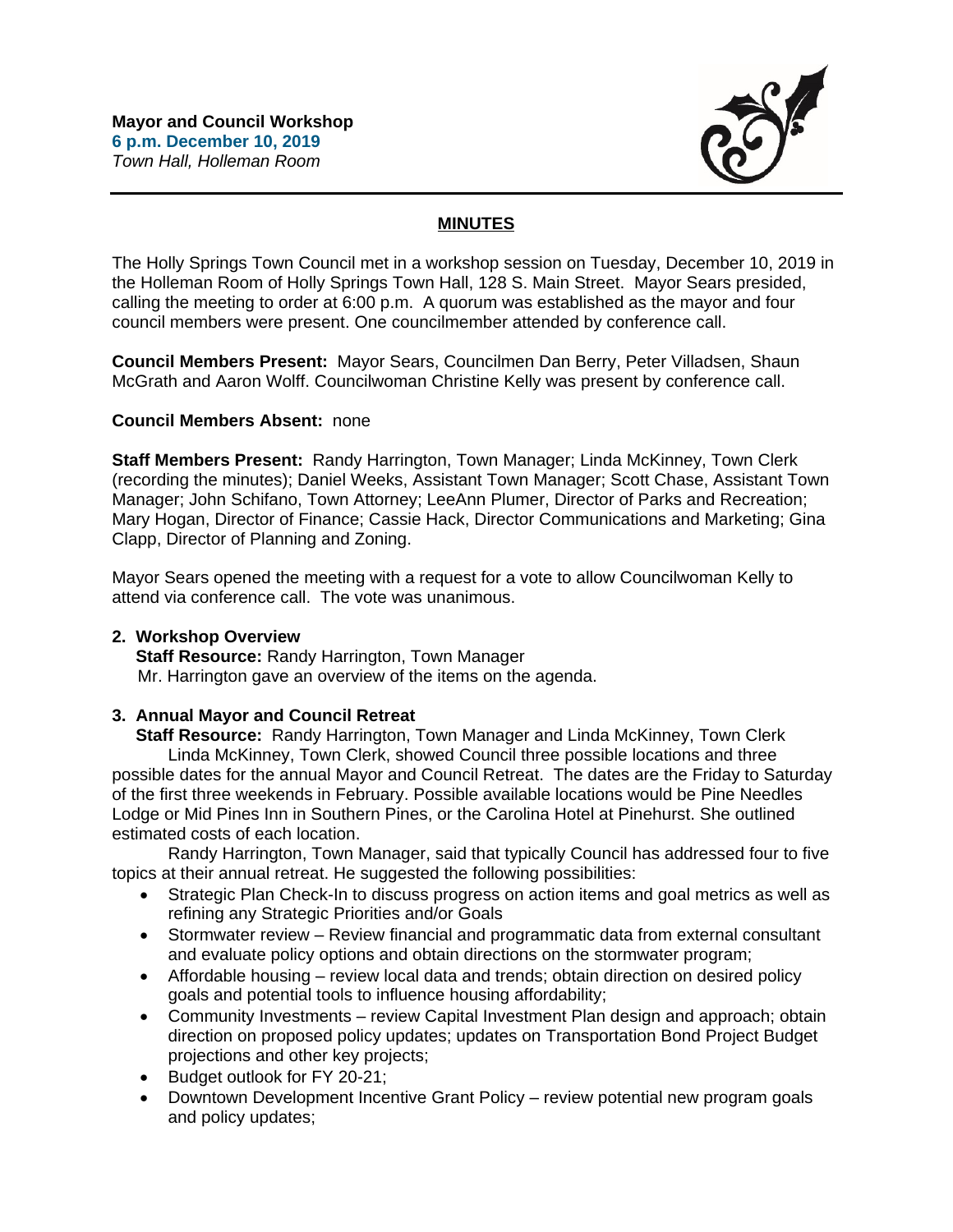• Neighborhood Traffic Calming – review draft policy updates and obtain direction on final policy components;

He asked for other topics that might be of importance to Council.

Council indicated that they preferred Mid Pines on February 21-22 for their retreat. Council indicated that they would like to explore the following topics at the retreat: Strategic Plan **Stormwater** Budget / Capital Investment Parks & Recreation Projects Affordable Housing

# **4. Town Council Procedures Manual Update**

 **Staff Resource:** Linda McKinney, Town Clerk

Linda McKinney, Town Clerk, said that the Town Council Procedure Manual was last updated in 2005. Since that time there have been many changes in organization, statute, and technology that would indicate the need for an update. She delineated the changes required by action of the General Assembly, specifically voting on zoning ordinance amendments or repeals, the "default aye" rule, and open meetings laws. She then outlined which changes were suggested to reflect current best practices as recommended by the UNC School of Government. Finally, she said that the bulk of the changes were due to reorganization of staff departments, addition or deletion of Town committees and boards, changes in technology, and removal of obsolete or duplicative information. She then requested feedback from Council on any changes they would like to see when the issue comes before them for a vote on December 17<sup>th</sup>.

Council requested that Text messaging be changed to "digital messaging" to cover all possible digital communications.

## **5. Parks and Recreation Agreement with Capitol Broadcasting Company**

 **Staff Resource:** LeeAnn Plumer, Parks and Recreation and Daniel Weeks, Administration LeeAnn Plumer, Director of Parks and Recreation, said that the Town entered into a 10 year License Agreement with the Holly Springs Baseball LLC, parent company of the Holly Springs Salamanders, for the use of Ting Stadium in 2015. This agreement terminates on March 31, 2025. Capitol Broadcasting Company (CBC) purchased the Salamanders in the winter of 2018. Town staff have been in talks with CBC with respect to a proposed amendment to the License Agreement which aligns more closely with the interests of the Town and the new owner, CBC.

Ms. Plumer said that this agreement would contribute to Strategic Priority - Engaged, Healthy, & Active Community; Initiative 1.1: "Expand community events and programs at Ting Park, and other Town amenities, by strengthening relationships with local and regional sports, recreational, and cultural organizations." She outlined the parameters of the agreement, and the amount paid so far to the Town, as well as the amounts expected in future years. She showed the activity mix at the stadium field as being 57% CBC/Salamander use, with the Wake FB having the next highest use at 18%. Of the Salamander's use times, 22% is Salamander games while 75% was used for other rental events. These third-party sublease agreements have posed challenges for both CBC and the Town.

She said the reasons for amending the current agreement include the new ownership of the Salamanders; the reality of use times and categories of use types; the challenges of subleasing to 3rd parties; and to clear up some ambiguities in the agreement. The proposed changes include reducing the use times from by 72% and reducing the fee by 38% to cover custodial fees and maintenance. This would result in a reduction of the fees CBC is required to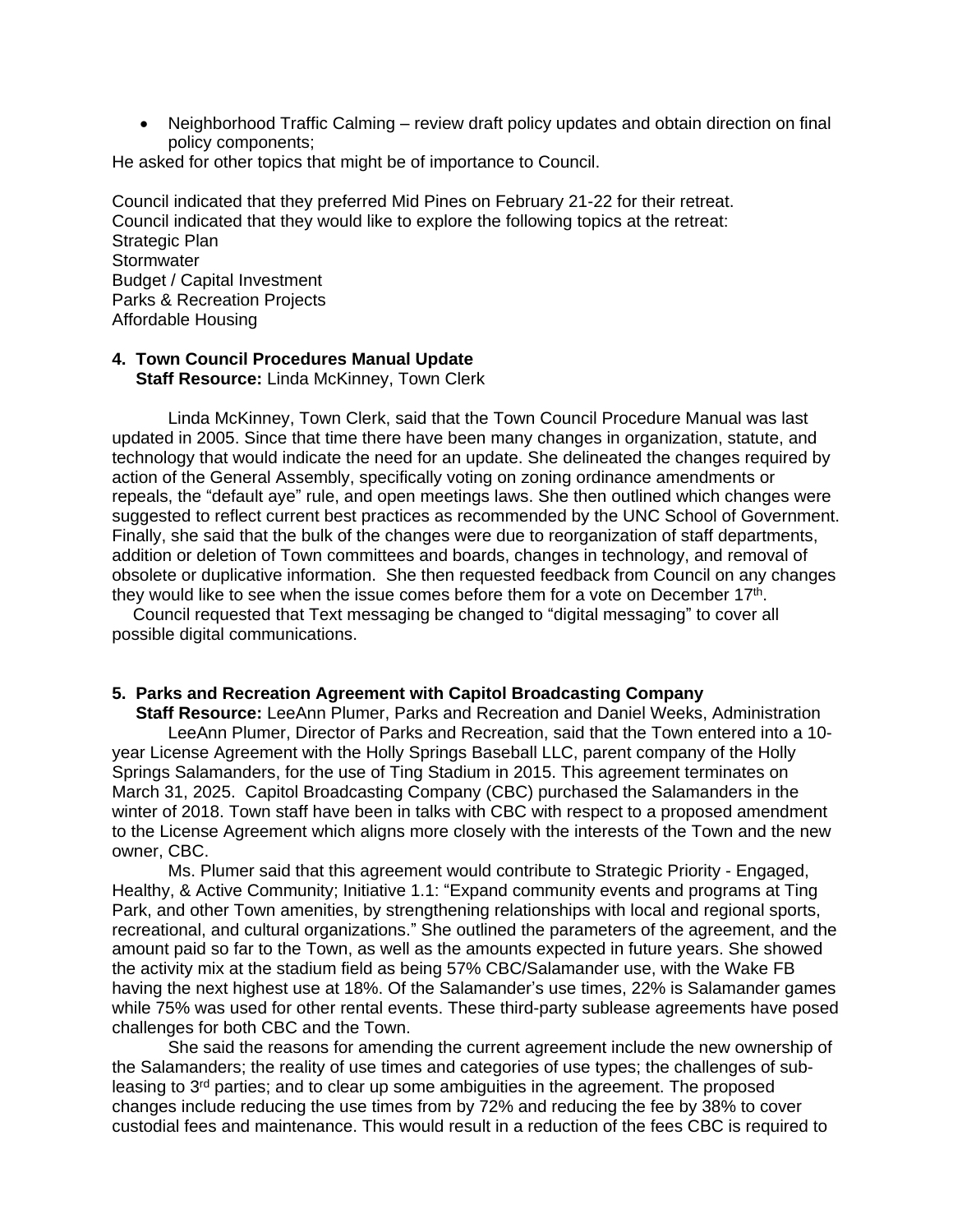pay and an increase in the opportunities to the Town for other events and additional branding of the Ting Stadium. It is an opportunity to leverage the strengths/roles of each party, and provides Council an opportunity to develop an Operational Business Plan for the venue and define metrics and objectives for the venue. Staff sees this as a chance to have a win-win partnership with CBC and other partners. Council's consensus was to bring the item back for a vote at the December 17<sup>th</sup> Council meeting, on Consent Agenda.

## **6. Parks and Recreation Bond Project Update**

 **Staff Resource:** LeeAnn Plumer, Parks and Recreation and Daniel Weeks, Administration LeeAnn Plumer, Director of Parks and Recreation, provided Council with some history and background on the 2011 Parks and Recreation Bond. She said the Town used \$12 million for the Carl Dean Greenway; the pedestrian bridge at Bass Lake; the Jones Park playground and disc golf course; the Ting Park fields, tennis courts lighting concessions, shelter and restroom (not the stadium); the Womble Park turf fields, lights tennis courts, loop trails, upgraded playground, restroom/concession and parking area; and the purchase of 117 acres for Sugg Farm, including the master plan development.

She said that in 2018 it was determined that there was \$8 million available to borrow without a tax increase. Council directed Parks and Recreation to proceed with identifying needs and options. In the winter of 2018-2019 an online community survey was conducted to receive input from the public. The public responded that they wanted to see completed projects, with a focus on greenway connections and the underserved areas of town, primarily west of 55. Passive recreation (trails picnic facilities, playgrounds, dog park, etc.) should be a focus.

Council had previously discussed available funding as being \$8 million from bond funds, up to \$5 million from Parks and Recreation reserves, and possible grant awards up to \$2 million. In June of 2019 Council identified priority projects as being park land acquisition west of 55, park development (of the new acquisition) and greenways connecting Holly Glen to Utley Creek Greenway, and Arbor Creek to Sunset Ridge N. and Woodcreek.

She showed locations of current parks and potential greenway connections, and outlined a time line for the projects. An RFQ was sent out and 9 firms responded and are being evaluated. Then she outlined next steps to be taken in the next 3 to 6 months, including affirming the policy intention to continue moving forward, selecting a firm for the greenway design, identifying and purchasing land for a new park, and developing a design plan for park development.

**7. Open discussion**: Council discussed the new traffic light at the corner of Ballentine and Main Street, and said it was now blinking, and would be fully operational in about a week.

### **8. Closed Session**

Councilman Berry made a motion to enter closed session pursuant to NCGS §143- 318.11(a)(5) to discuss the acquisition of real property, and NCGS § 143-318.11(a)(3) to discuss potential litigation. It was seconded by Councilman McGrath and the vote was unanimous.

Motion to return to open session was made by Councilman Villadsen and seconded by Councilman McGrath. The vote was unanimous.

**9. Adjournment:** There being no further business for the evening, Motion to adjourn was made by Councilman Villadsen, second by Councilman Berry and passed with a unanimous vote. The December 10, 2019 meeting of the Holly Springs Town Council was adjourned at 9:00 pm.

Respectfully Submitted on Tuesday, December 17, 2019.